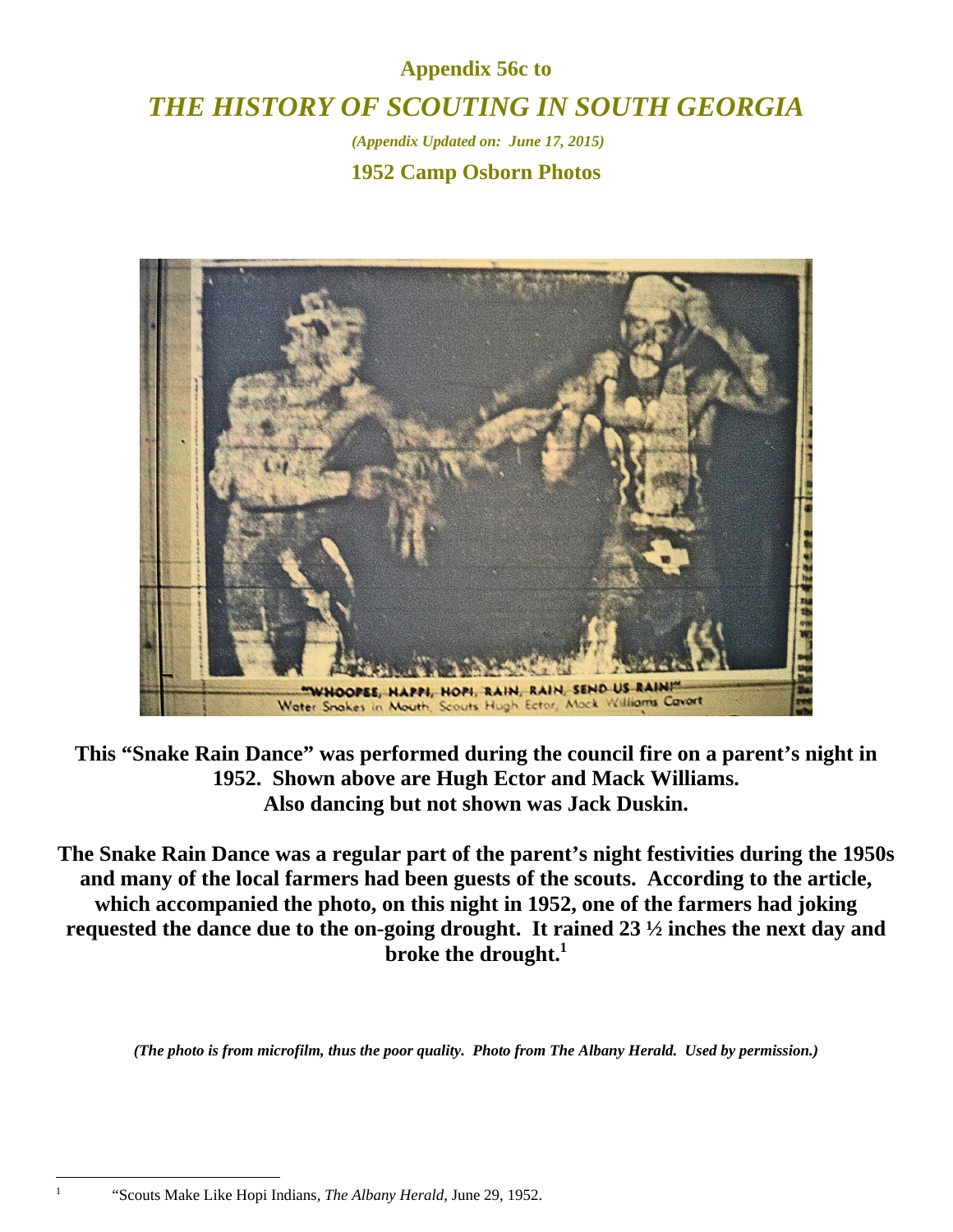

**The swimming pool in 1952.** 

*(The photo is from microfilm, thus the poor quality. Photo from The Albany Herald. Used by permission.)*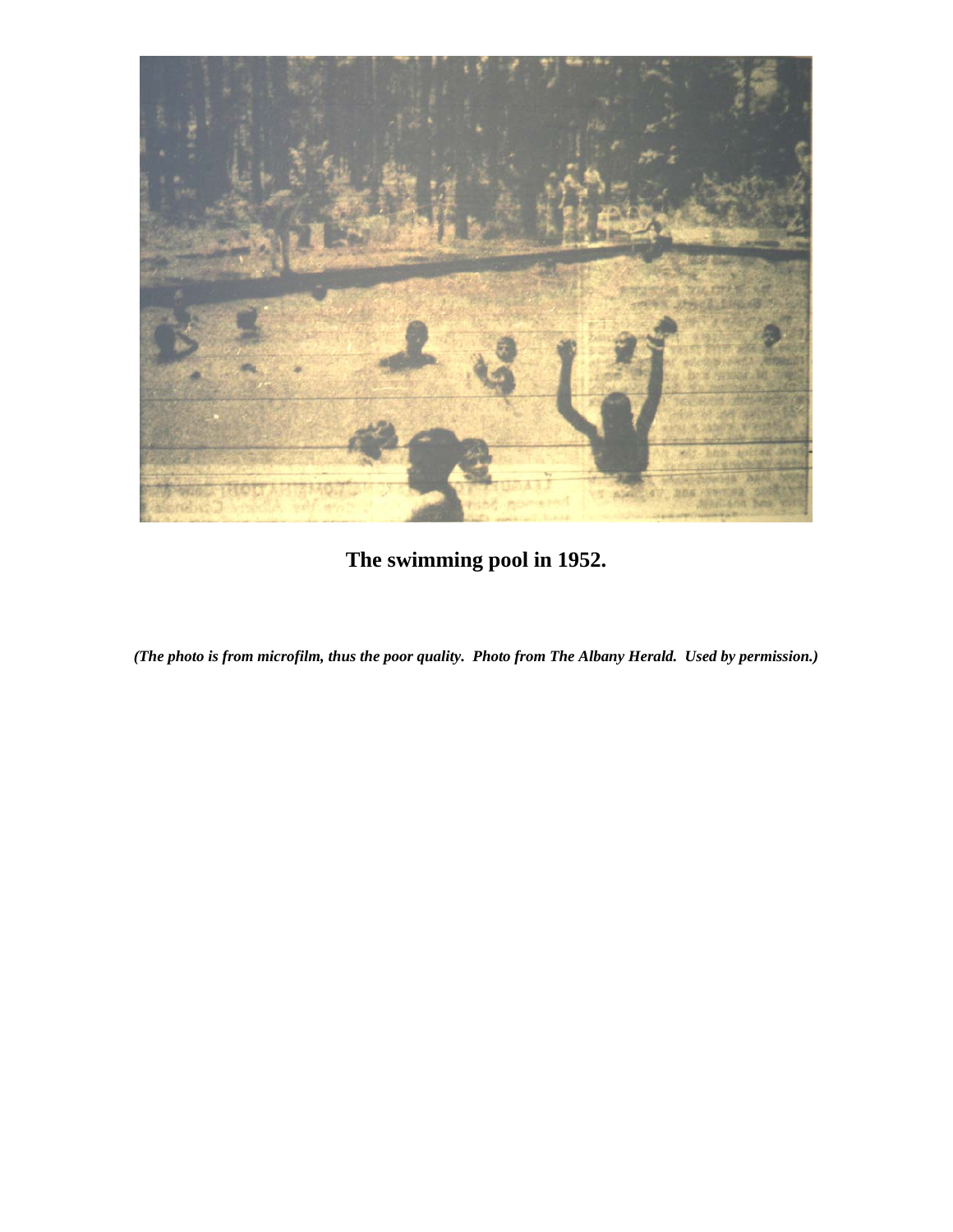

**Troop 7 of Albany at Camp Osborn in 1952.** 

*(The photo is from microfilm, thus the poor quality. Photo from The Albany Herald. Used by permission.)*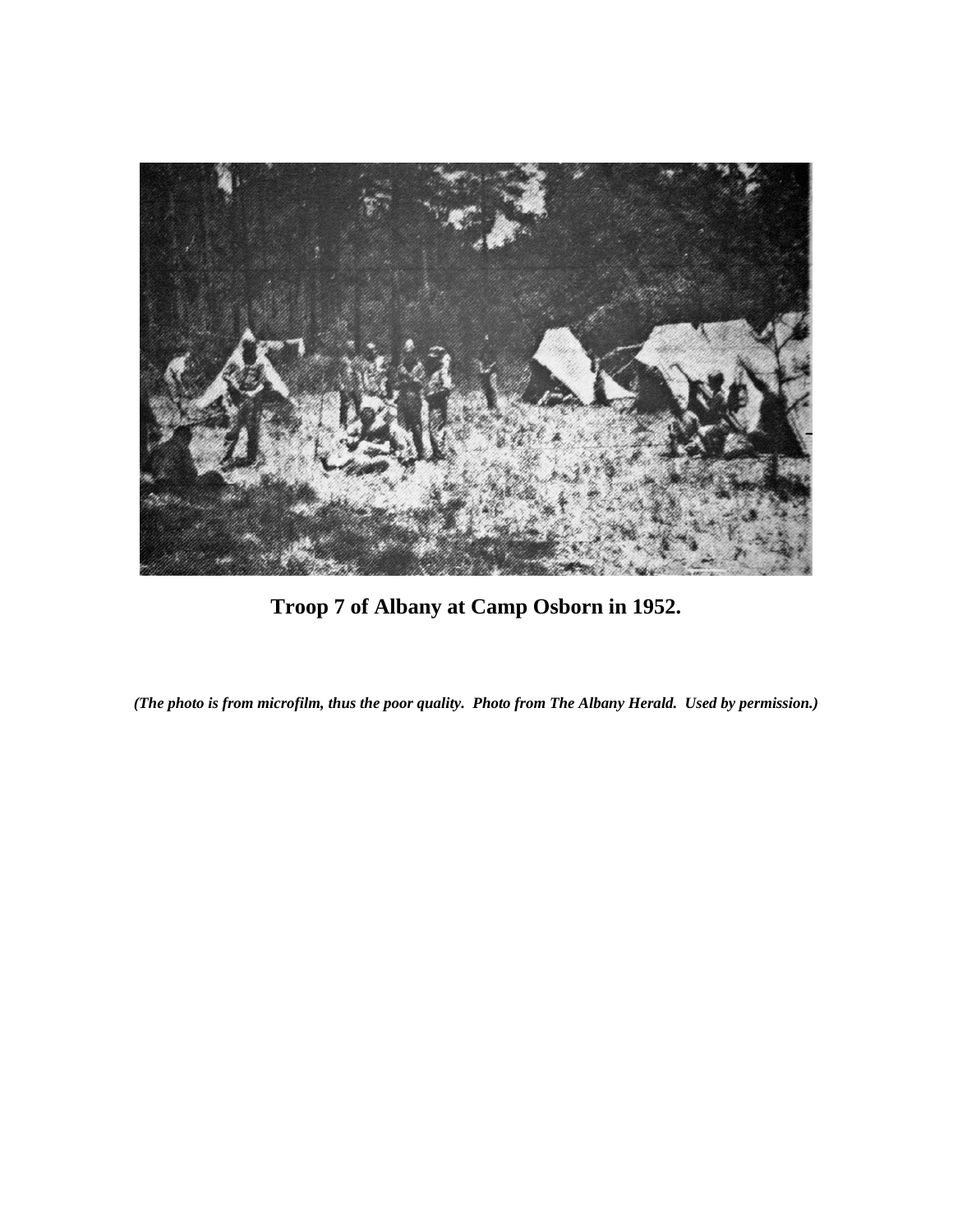

## **1952 Staff at Camp Osborn**

*(The photo is from microfilm, thus the poor quality. Photo from The Albany Herald. Used by permission.)*